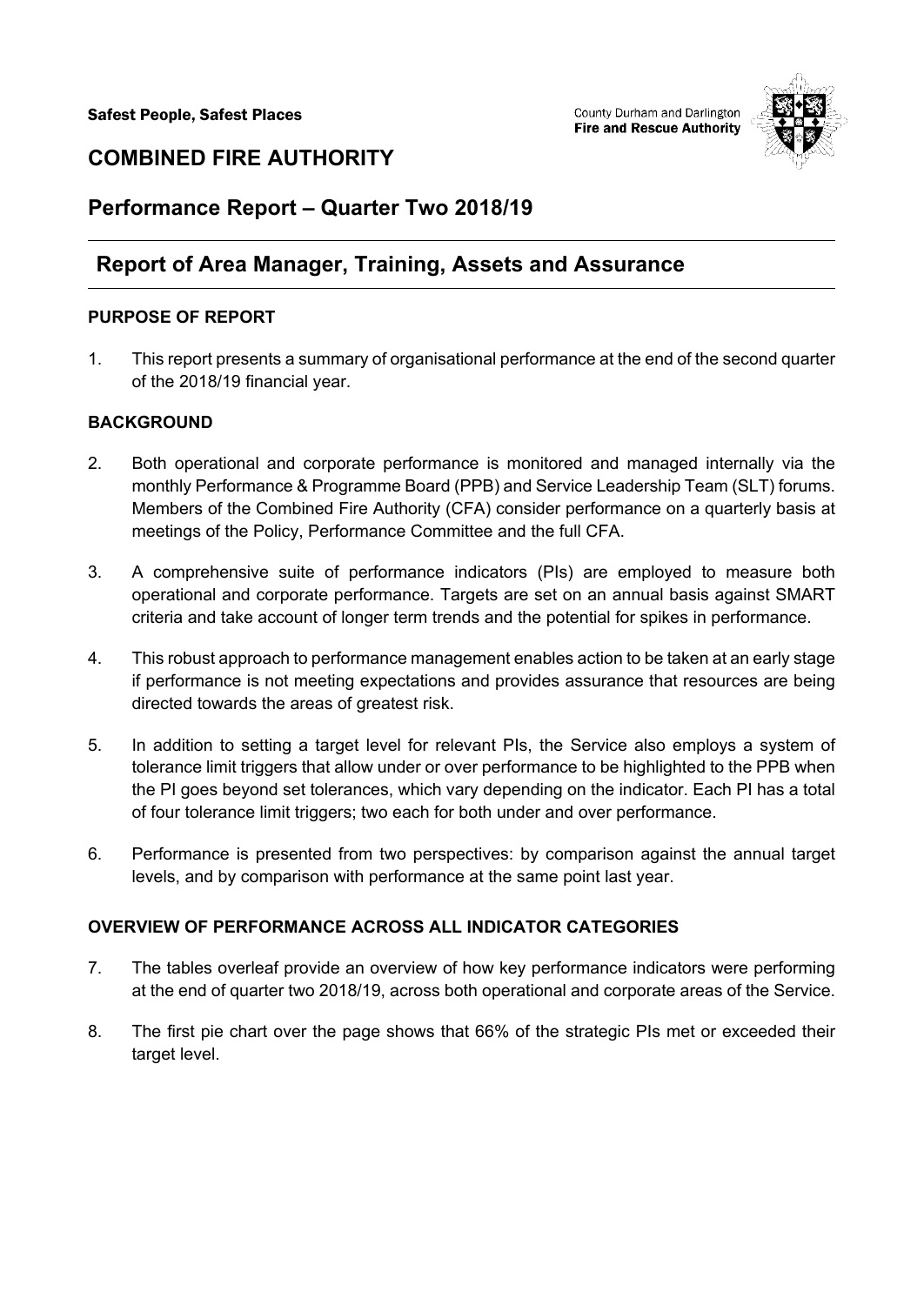

9. The next chart below shows that 55% of the strategic PIs either maintained or improved when compared to performance last year.

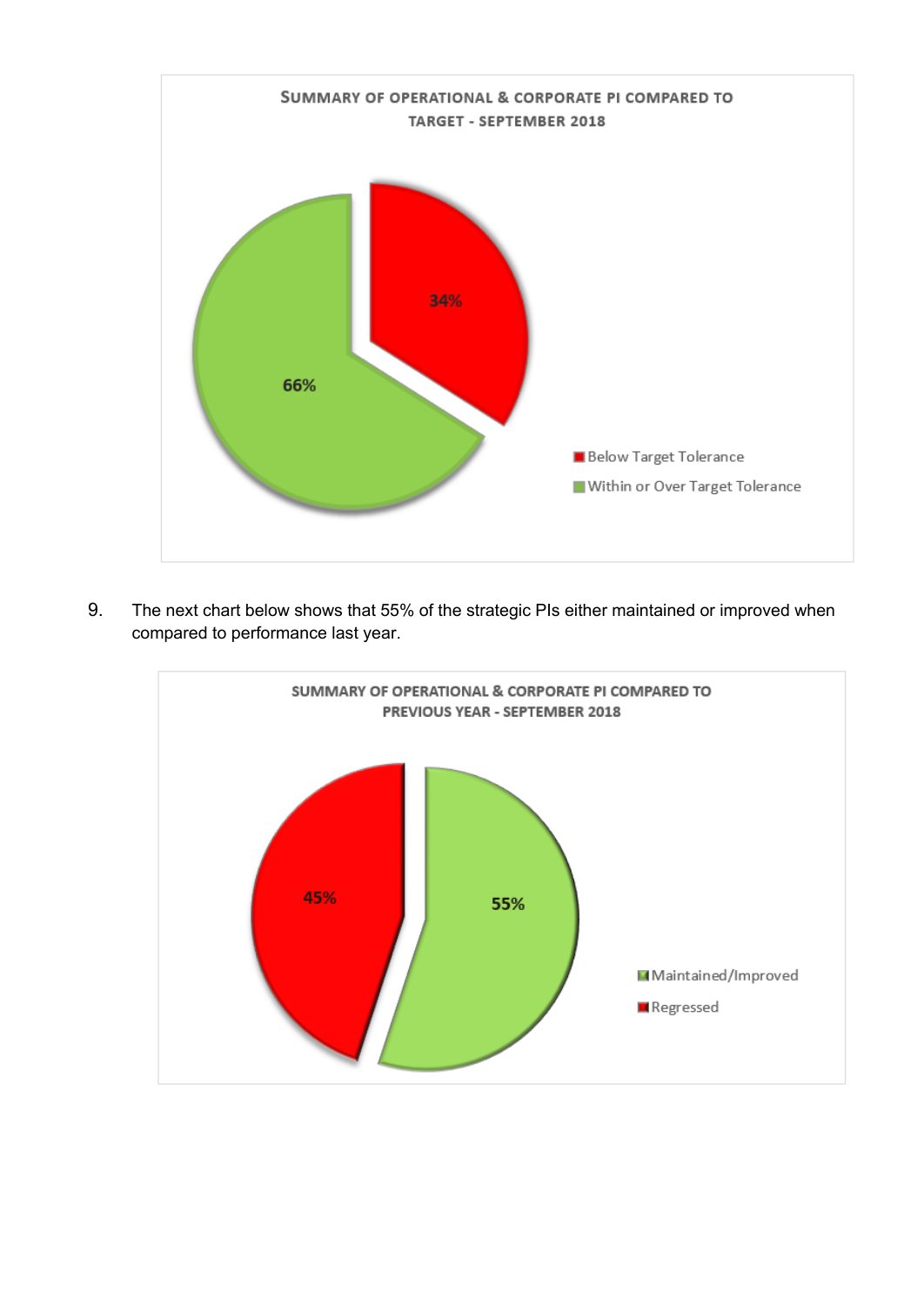## **PERFORMANCE REPORTING BY EXCEPTION**

10. The following sections of the report present details of specific operational and corporate indicators where performance was notably strong or where additional work is required to secure improvement. An explanatory narrative is provided for each PI group along with information about how performance compares to the annual target and the previous year.

| <b>Performance Indicator</b>                                                    | <b>Objective</b> | Q2<br>2018/19<br>Actual | Q <sub>2</sub><br><b>Target</b> | Actual<br><b>VS</b><br><b>Target</b> | 2017/18<br>Q2<br><b>Actual</b> | <b>Actual vs</b><br><b>Previous</b><br>Year |
|---------------------------------------------------------------------------------|------------------|-------------------------|---------------------------------|--------------------------------------|--------------------------------|---------------------------------------------|
| PI 01 - Deaths Arising from Accidental Fires<br>in Dwellings                    | Down             | 1                       | 0                               | $-100%$                              | 0                              | $-100%$                                     |
| PI 02 - Primary Fires                                                           | Down             | 538                     | 488                             | $-10.2%$                             | 584                            | $+7.9%$                                     |
| PI 03 – Number of Accidental Dwelling Fires                                     | Down             | 118                     | 125                             | $+5.6%$                              | 113                            | $-4.4%$                                     |
| PI 04 - Injuries Arising from Accidental<br><b>Dwelling Fires</b>               | Down             | 3                       | 14                              | $+78.6\%$                            | 11                             | $+72.7%$                                    |
| PI 05 - Total Secondary Fires                                                   | Down             | 1716                    | 1345                            | $-27.6%$                             | 1704                           | $-0.7%$                                     |
| PI 07 – Number of Safe & Wellbeing Visits                                       | Up               | 10550                   | 9045                            | $+16.6%$                             | 10771                          | $-2.1%$                                     |
| PI 42 - Proportion of Safe & Wellbeing Visits<br>to High Risk People/Properties | Up               | 82.9%                   | 80%                             | $+3.7%$                              | 81%                            | $+2.4%$                                     |

**PI01** – The single fatal fire of year to day for 2018 occurred on the 1st June 2018 and was heard at inquest on the 23/9/2018. The cause of death was given as (1) Smoke inhalation and (2) Heart failure. The cause of the fire was due to discarded cigarettes coming into contact with flammable materials in the bedroom, (curtains on the floor close to a waste paper bin). The deceased had stated to the Housing Association that owned the property that she did not smoke. The deceased had refused a SWV previously. A significant degree of evidence of dropped burning cigarette damage was found on bedding and clothing within the bedroom, (room of origin of the fire). The deceased had tried to fight the fire. The dwelling was fitted with a working smoke alarm. Following this fire, the service has worked with the housing association to improve fire safety in their housing stock.

#### **PI02**



The main property types within this area are road vehicles (predominately cars) followed by dwellings. We have seen a gradual decline in deliberate primary fires however with a possible factor being the arrest and imprisonment of 2 x males from the Easington area who have been responsible for a significant number of car fires and deliberate structural fires between 2016/17 and 2017/18. Also, within this period, the Fire Investigation, Arson Reduction and Young People Team (FIAR) was formed and has begun to reach out to District Management Teams to assist and facilitate arson reduction best practice strategies, measurement and develop collaborative links with other partner agencies.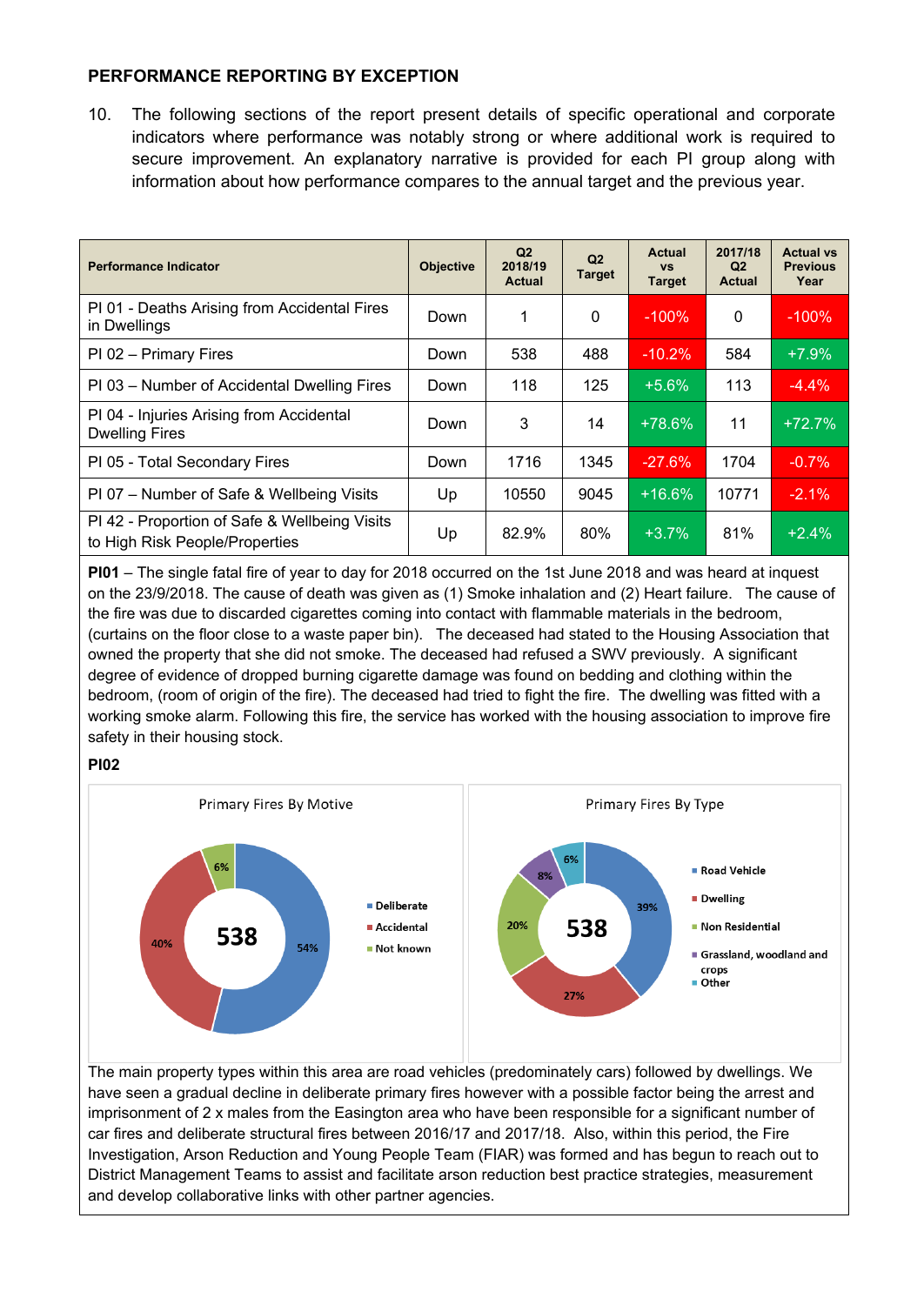To this end, two of the FIAR YP team members are to work closely with the police CSI teams to understand how physical evidence and intelligence could be gathered from fire scenes to improve detection, (and thereby reduction), of deliberate primary fire incidents.

#### **PI03**



CRM current initiatives in trying to reduce ADFs include an ADF reduction campaign. This coincides with the introduction of the new Fire Reduction Super Hero (Flamin Nora) which will be utilised by the central and district teams to raise awareness as to the risk of ADFs and the simple daily actions that can be taken to reduce them. It will focus predominantly on fires in the kitchen and to people from the highest risk demographic groups (lone adults being a key factor) but evolve over the coming months to address seasonal issues. The campaign will be launched during the second week in November and see the release of a video and narrative aimed at reducing kitchen fires, identified as a major cause of accidental fires in the home (55%) and highlighting the problem of distraction. Future similar videos will cover other areas of concern as identified at that time by data analysis. CRM team will also be supporting the roll out of the NFCC Electrical Safety Week in November to raise awareness of the risk's electricity in the home presents, the importance of not overloading supplies and the need to have faulty equipment checked by competent maintenance staff or taken out of use entirely. This will be a largely social media-based campaign but will also include operational crews involved in local initiatives to promote this event. A return on activity around this week will be provided via a CFRMIS report second week in December.

**PI04** – The Q2 figure for injuries currently stands at 3, 11 below target. Initiatives take place to help to keep instances of accidental dwelling fire injuries low. District teams are supported by the more specialist work of the central community risk management team.

### **PI05**

Darlington.



effective and efficient fuel management and removal programme across County Durham and the Borough of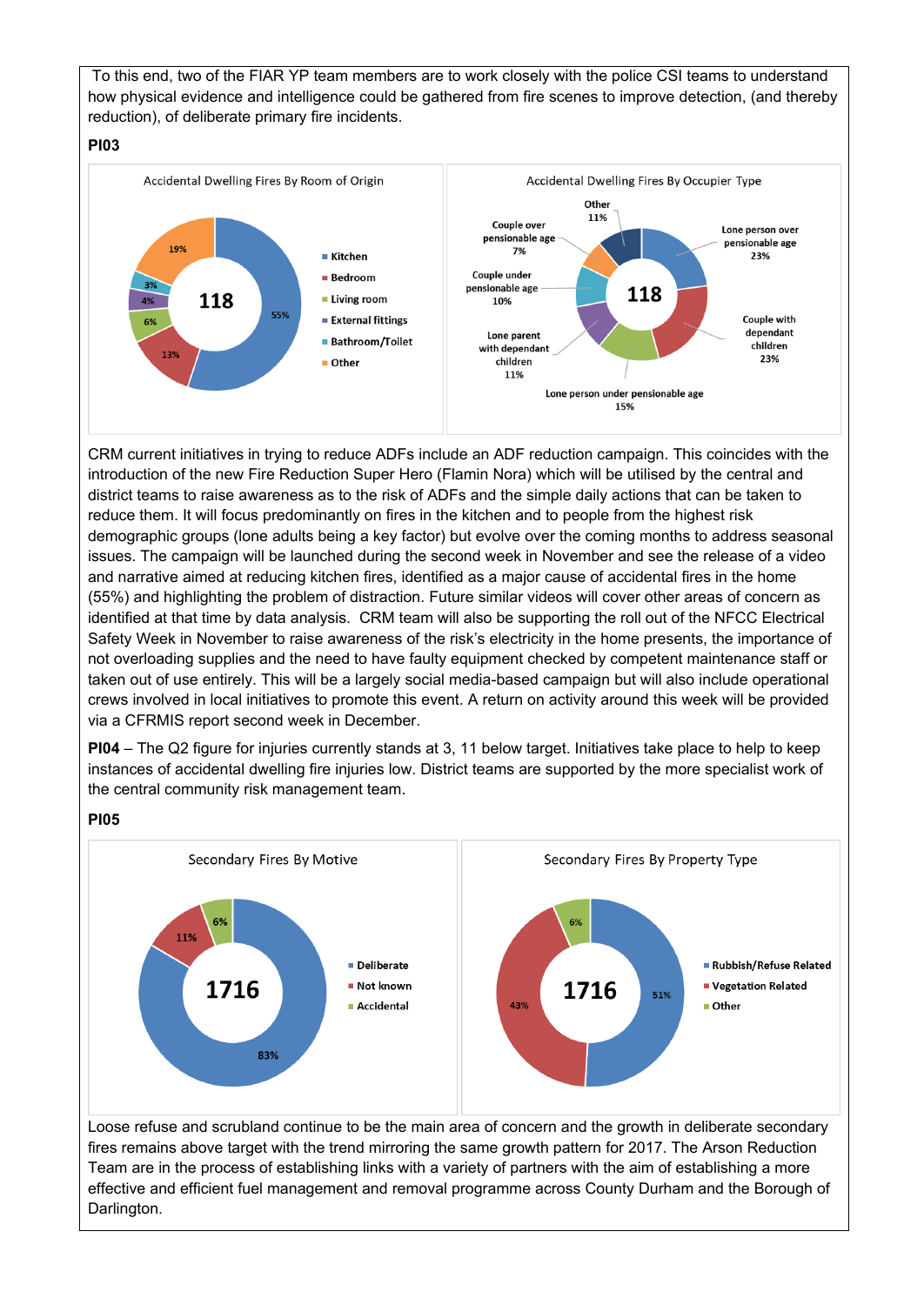One of the primary aims is to develop a process of identifying where waste materials, (the mainstay of most secondary fire fuel packages), originates from and use a variety of strategies and agencies to address the cause directly. Links have also been developed with the Police with the aim of improving our intelligence gathering process. Current targeted partnership working has helped to see notable reductions in areas of previously high activity such as Haughton, Central Ward, Framwellgate Moor, Eden Hill and Annfield Plain.

**PI07** – Despite the figure for SAW being 2.1% lower (221) than the same point last year, this should be considered in the context of the more intelligence led targeting of the most vulnerable in our communities. The delivery of SAW activity is now planned and carried out by the use of a number of new tools that have been made available to crews. The Lower Super Output Areas (LSOA) and high-risk dwellings overlay that is provided on the Cadcorp Web Map Layers system has enabled crews to more accurately focus their activity on the people and areas in most need of our services and advice. There has also been a significant focus on the quality of the SAW product delivered on stations which has led to an increase in the percentage of lifestyle questionnaires completed. Community Risk Officers (CRO) have also delivered additional training and supportive quality assurance around the delivery of SAW with respective emergency response watch members. In a simple but effective piece of shared learning in the organisation, crews have, when engaging with those identified as high risk and or vulnerable, been asking them if they consider any of their neighbours or friends to also be vulnerable or high risk. This simple approach has led to an uplift in those most in need receiving a visit and an increase in referrals as seen in a slight positive increase in **PI42** which is above target by 3%.

### **Protection**

| <b>Performance Indicator</b>                                                | <b>Objective</b> | Q2<br>2018/19<br><b>Actual</b> | Q <sub>2</sub> Target | <b>Actual</b><br><b>VS</b><br><b>Target</b> | 2017/18<br>Q <sub>2</sub> Actual | <b>Actual vs</b><br><b>Previous</b><br>Year |
|-----------------------------------------------------------------------------|------------------|--------------------------------|-----------------------|---------------------------------------------|----------------------------------|---------------------------------------------|
| PI 10 - Primary Fires in Non-<br><b>Domestic Premises</b>                   | Down             | 36                             | 42                    | $+14.3%$                                    | 35                               | $-2.9%$                                     |
| PI 14 - False Alarms Caused by<br><b>Automatic Fire Detection Equipment</b> | Down             | 412                            | 406                   | $-1.5%$                                     | 423                              | $+2.6%$                                     |
| PI 17 - Number of Fire Safety Audits                                        | Up               | 1121                           | 1091                  | $+2.7%$                                     | 1114                             | $+0.6%$                                     |

**PI10** – 6 out of the total number of incidents within Q2 were within prisons, whilst 4 were in industrial manufacturing. The central BFS team are working with the operational crews to ensure where incidents have occurred a revisit is carried out to ensure compliance with the FSO. In terms of overall numbers, it is a very similar picture to this time last year and we remain under target YTD by 6.

#### **PI14**



The main premises type for AFA actuations this quarter has been Student Accommodation in the Durham area. More than 2000 new bedrooms have been opened in the past year in the Durham area alone and this is set to continue to increase, this will see an upturn in the numbers of AFA actuations, but the Fire Safety Team are meeting with all of the management companies for the main student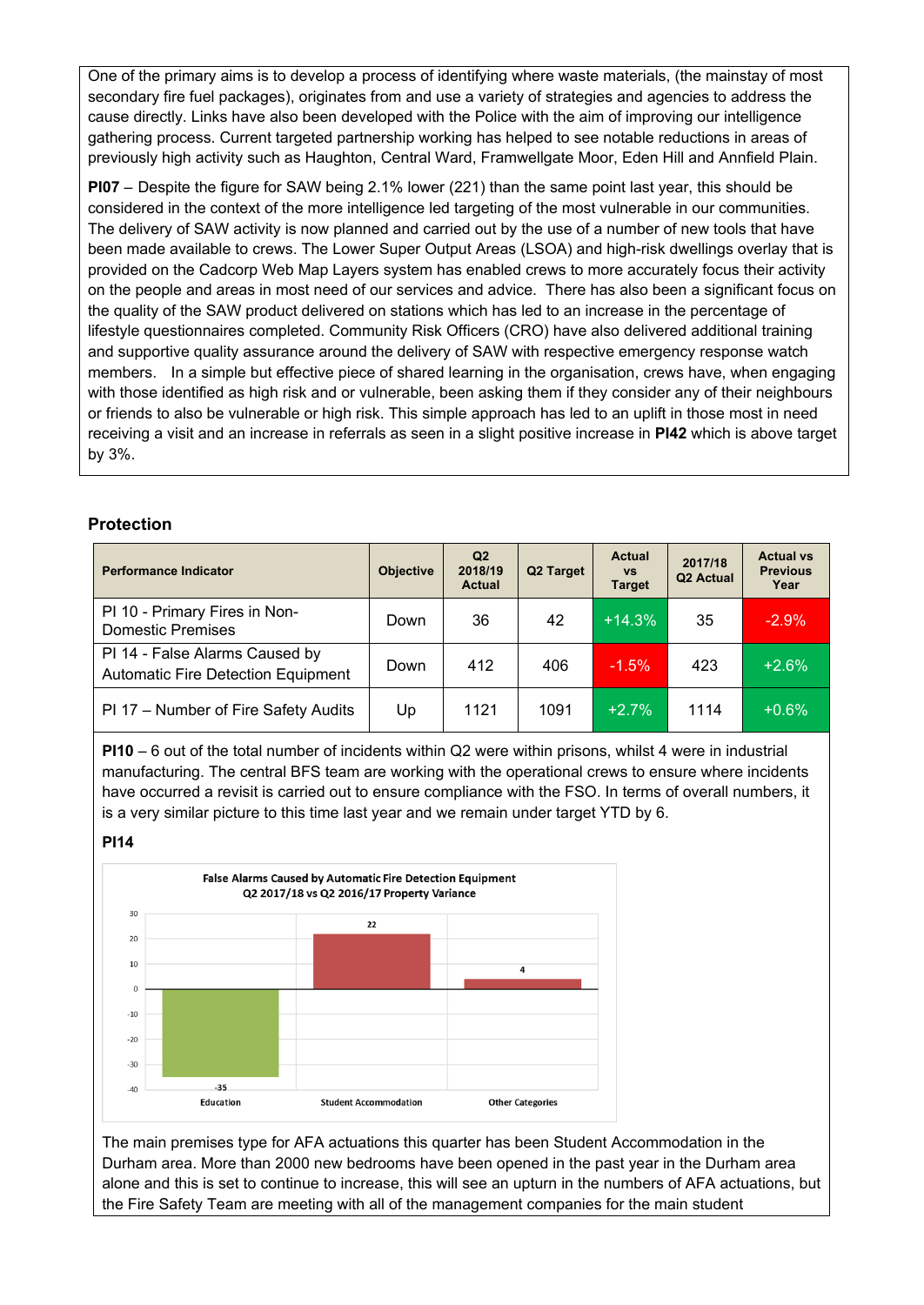accommodation blocks to minimise the amount of call outs. Areas such as investigation times of around 6 minutes before the service are called and more fire marshals are being looked at to help to minimise the impact on us. This work will be ongoing for the near future. A number of County Council premises, especially in the Stanhope area have been causing issues. This has been discussed with DCC Fire Safety Team and plans are being put in place to cut these calls. Two empty buildings in Stanhope, The Town Hall and Newtown House are causing issues and the possibility of turning off the fire alarms in these premises is being looked at or possibly a silent alarm in the Town Hall as it is passers-by who are currently calling the Service as it is not connected to an alarm receiving centre. Newtown House has also recently been sold so its redevelopment should help in minimising calls. Following a fire service led campaign to reduce the number of unwanted fire signals in educational premises there has been a notable reduction in incidents recorded this year compared to the previous year.

**PI17** – The targets are broadly on track and although the central team are a little down this is due to a large number of building regulations and will be caught up on through the year.

#### **Response**

| <b>Performance Indicator</b>                             | <b>Objective</b> | Q <sub>2</sub><br>2018/19<br>Actual | Q2<br><b>Target</b> | <b>Actual</b><br><b>VS</b><br><b>Target</b> | 2017/18<br>Q <sub>2</sub><br><b>Actual</b> | <b>Actual vs</b><br><b>Previous</b><br>Year |
|----------------------------------------------------------|------------------|-------------------------------------|---------------------|---------------------------------------------|--------------------------------------------|---------------------------------------------|
| <b>Total Emergency Calls Received</b><br>(including EMR) |                  | 8813                                |                     |                                             | 9857                                       | $+10.6%$                                    |
| <b>Total Incidents</b><br>(excluding EMR)                |                  | 4210                                |                     |                                             | 4157                                       | $-1.3%$                                     |
| <b>Total Fires</b>                                       |                  | 2268                                |                     |                                             | 2309                                       | $+1.8%$                                     |
| <b>Total False Alarms</b>                                |                  | 1290                                |                     |                                             | 1244                                       | $-3.7%$                                     |
| <b>Total Special Services</b><br>(excluding EMR)         |                  | 650                                 |                     |                                             | 604                                        | $-7.6%$                                     |
| <b>Total Road Traffic Collisions</b>                     |                  | 171                                 |                     |                                             | 166                                        | $-3%$                                       |
| <b>Total Emergency Medical Response</b><br>(EMR)         |                  | 9                                   |                     |                                             | 705                                        | N/A                                         |
| PI 06 - Number of Response Standards<br>Met              | Up               | 4                                   | 6                   | $-33.3%$                                    | 4                                          | $0\%$                                       |
| PI 12 – % Retained Availability on<br>Stations           | Up               | 71.9%                               | $90\%$              | $-20.1%$                                    | 72.9%                                      | $-1.3%$                                     |

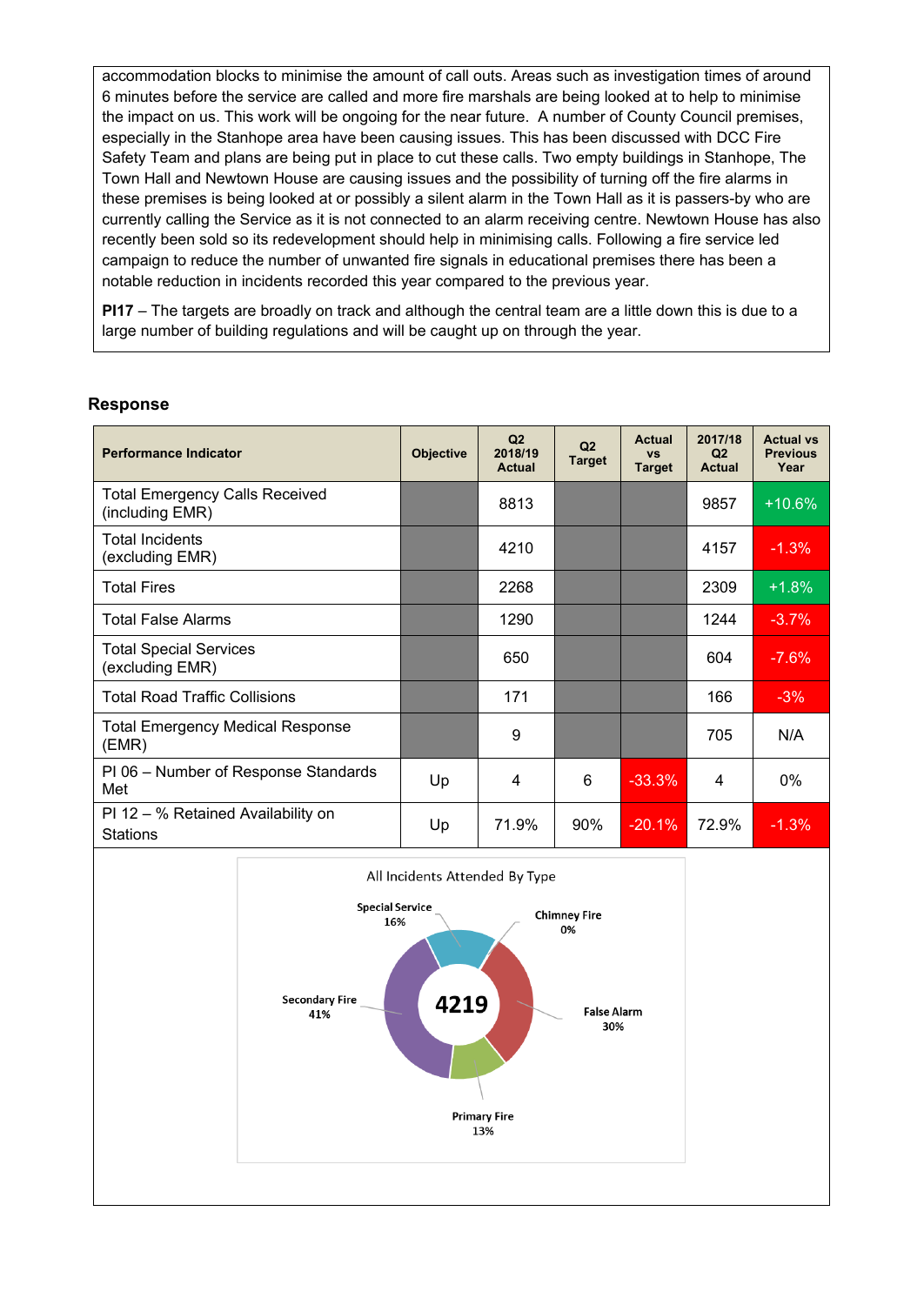

**PI06** – We finish quarter 2 achieving 4 out of 6 of the response standards indicators. This has remained consistent across all three months of quarter 2. This is in contrast to achieving 5/6 response standards at the end of quarter 2 in 2017.

**PI12** - At the end of September (Q2) the cumulative RDS availability was 71.9%. Whilst there have been a number of resignations and fixed term contracts offered there have also been a number of applications received. A number of RDS staff also have live applications for wholetime positions in alternative fire services with district management teams actively considering and planning for the staffing and recruitment implications. We are currently developing a two-year plan specifically aimed at increasing RDS availability which includes working with HR to streamline the processes to expedite the time from application to going on call. More widely we have recently lost the two Community Safety Responders (CSR) and are currently working with the Police to recruit and look at opportunities to potentially expanding the CSR out into other areas including Sedgefield and Barnard Castle, Potential reductions to RDS numbers have been added to the ER section risk register and individual station registers. The service still faces challenges with the availability of second appliances at Crook, Spennymoor and Barnard Castle and if these were not considered in the overall availability it rises to 80%. First appliances at these stations have excellent availability. Our two-year plan will cover a number of cross sectional workstreams and include the NFCC 'On Call' national recruitment products. This will also tie in with work to establish if RDS/On call support post(s) could be feasible and funded through year on year underspend in the RDS budget. One district manager has also been given the specific reference as the RDS/On call liaison officer

### **Workforce**

| <b>Performance Indicator</b>              | <b>Objective</b> | Q <sub>2</sub><br>2018/19<br><b>Actual</b> | Q <sub>2</sub><br><b>Target</b> | <b>Actual</b><br><b>VS</b><br><b>Target</b> | 2017/18<br>Q <sub>2</sub><br><b>Actual</b> | <b>Actual vs</b><br><b>Previous</b><br>Year |
|-------------------------------------------|------------------|--------------------------------------------|---------------------------------|---------------------------------------------|--------------------------------------------|---------------------------------------------|
| PI 40 - All Staff Sickness                | Down             | 4.63                                       | 3                               | $-54.3%$                                    | 2.78                                       | $-66.5%$                                    |
| PI 69a – Number of Accidents to Personnel | Down             | 10                                         | 6                               | $-66.7%$                                    | 5                                          | $-100%$                                     |
| PI 71 – Number of Vehicle Accidents       | Down             | 17                                         | 10                              | $-70%$                                      | 15                                         | $-13.3\%$                                   |
| <b>Commentary:</b><br><b>PI40</b>         |                  |                                            |                                 |                                             |                                            |                                             |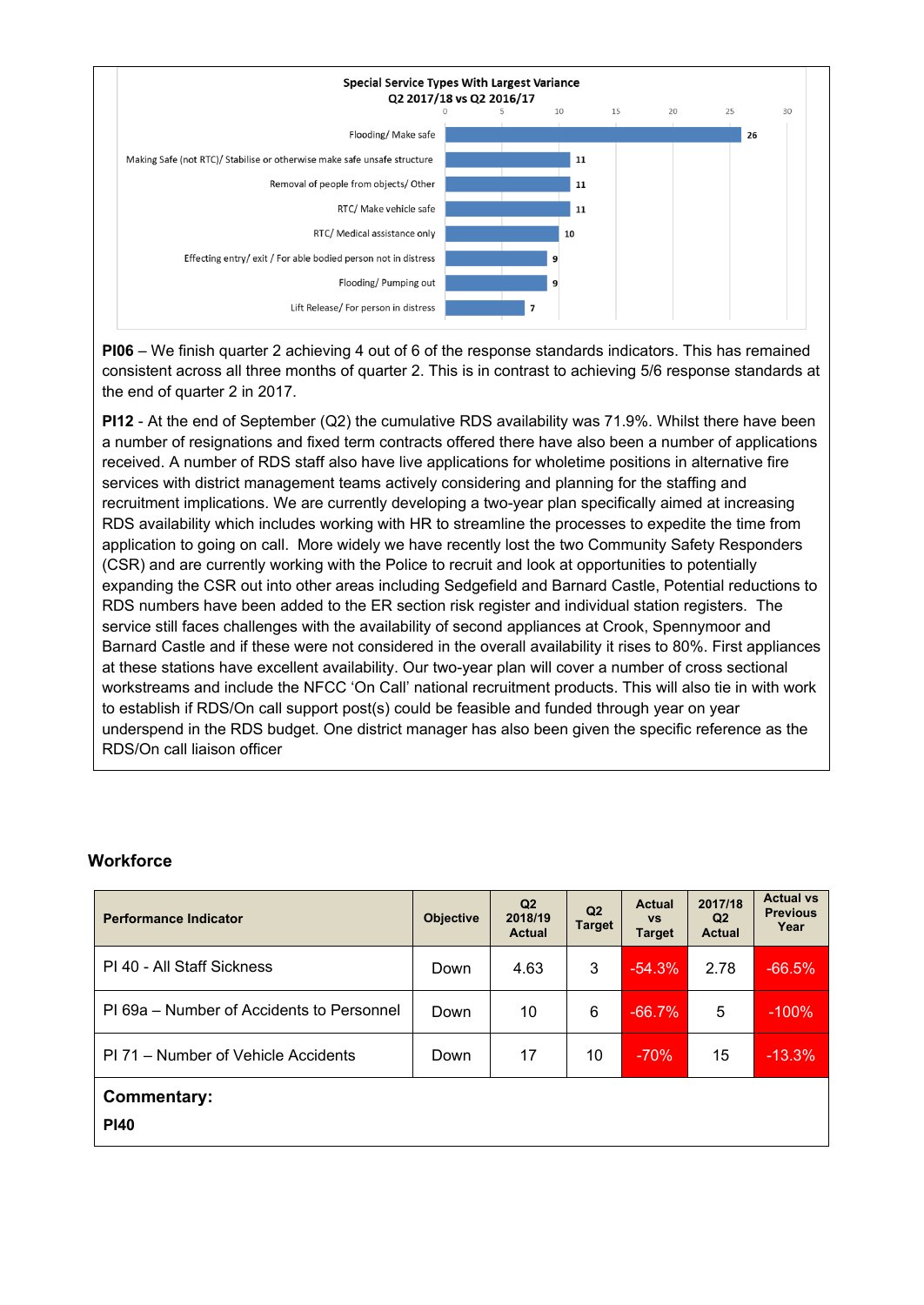

All the KPIs for sickness are above target at the half way point in the year and performance has regressed in comparison with last year. The graph below shows a breakdown of the shifts lost in each staff category since the start of the reporting year.

Unfortunately, Wholetime and RDS categories have seen a significant rise in sickness levels and are both above target for this point in the year. The rise in sickness within both these categories has been predominantly due to long term sickness with staff requiring operations with lengthy waiting times and recovery periods. There was also a spike in short term absence within the wholetime category, predominantly due to muscular skeletal and gastroenteritis issues and further long-term absence in the RDS category over the summer period. Its pleasing to see that over September and the latest data available for October, that sickness levels in both categories has started to decline with a 35% reduction in short term absence and 15% reduction in long term for wholetime staff throughout September. This has further improved throughout October and is expected to continue into quarter 3. Long term absence within the RDS category remains high, however this is expected to improve into quarter 3 due to the resolution of a number of cases.

Sickness levels within the other staff categories are good and below target. Command and Control have had very low sickness levels so far this year and in comparison, with previous levels, are showing a significant improvement.

The HR team continue to liaise with line managers to support personnel to return to work as soon as possible through regular welfare visits, occupational health advice, additional support such as physiotherapy or counselling and encouraging discussions around the potential of modified duties once a return to work date is in sight. There are also several improvements being made following an internal audit of sickness procedures around the recoding of absence, fit notes, ensuring return to work discussions are undertaken and any patterns of absence identified at an early stage which the HR team are following up on a regular basis.

**PI69a** – The recent trend identified over the last reporting period was a small number of incidents where firefighters presented fainting symptoms. One incident occurred recently at an operational incident where a FF had to walk up several flights of stairs to attend a fire while another separate incident occurred immediately after a physical training session where a FF fainted. In response to these two recent incidents the Service Health and Fitness Advisor was requested to ensure that during any communications with crews the key messages of over exertion during a PT session and the importance of good food and hydration are emphasised. No lasting symptoms were presented in either incident and these circumstances will be monitored over forthcoming reporting periods.

**PI71** - At the end of this reporting period, the Service has surpassed the annual target for vehicle accidents after only six months. The trend associated with vehicle accidents continues to be slow speed reversing manoeuvres. Following several accidents of this type in the Durham district earlier this year a specific action plan was established for Crook station, however this action plan has now been broadened out to include each district. Progress against this action plan will be monitored and reported